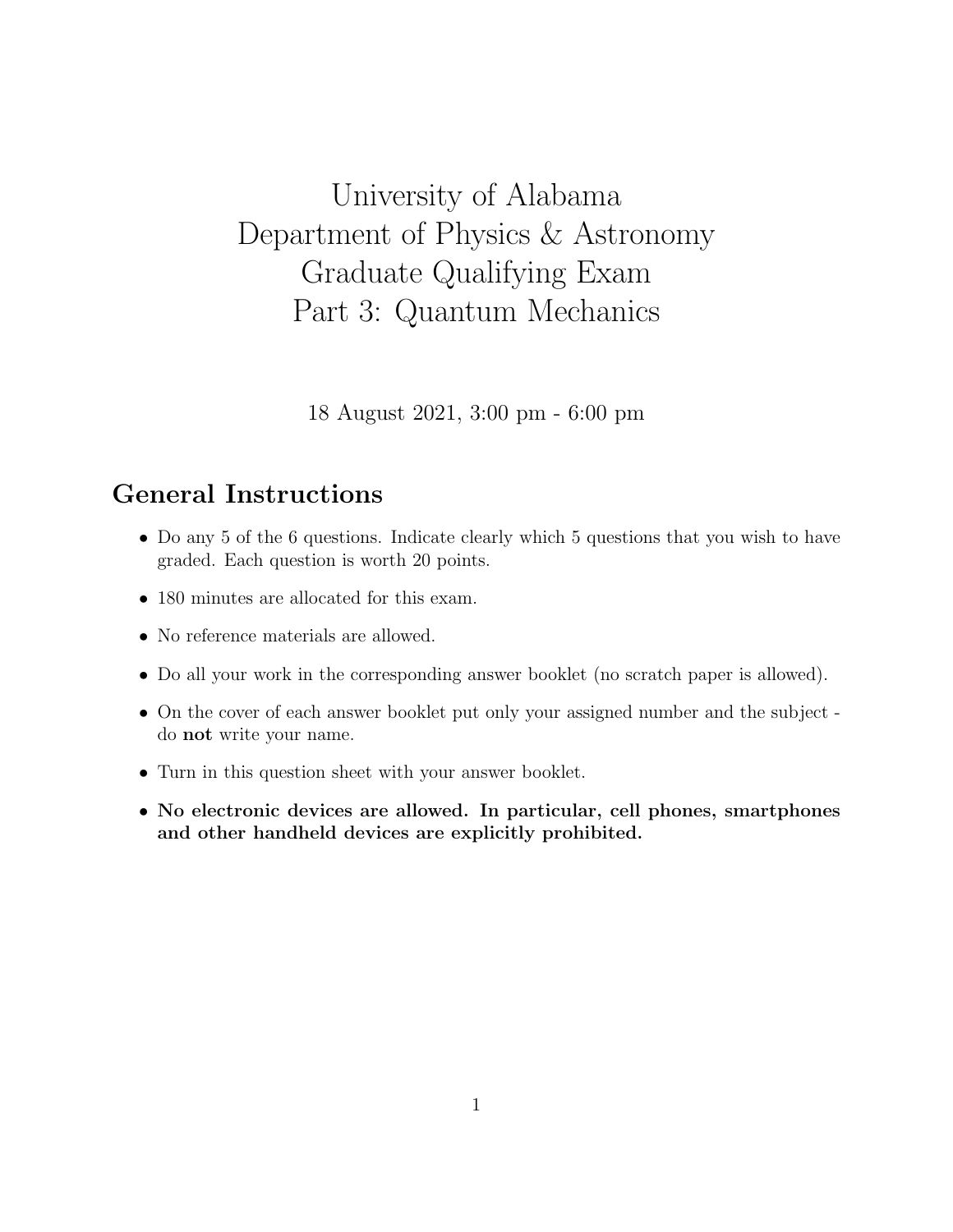1. In order to completely describe the state of a neutron, i.e. both its spin state and its spatial state, we consider the eigenbasis of the spin projection along the z axis,  $\hat{S}_z$ , and we represent the neutron state as

$$
|\psi(t)\rangle = \begin{pmatrix} \psi_+(\overrightarrow{r},t) \\ \psi_-(\overrightarrow{r},t) \end{pmatrix}
$$

,

where the respective probabilities of finding the neutron in an infinitesimal volume  $d^3r$ around  $\overrightarrow{r}$  with its spin component  $S_z = \pm \frac{\hbar}{2}$  $\frac{\hbar}{2}$  are

$$
dP(\overrightarrow{r}, S_z = \pm \frac{\hbar}{2}, t) = |\psi_{\pm}(\overrightarrow{r}, t)|^2 d^3 r.
$$

- (a) (6 points) What is, in terms of  $\psi_+$  and  $\psi_-,$  the expectation value of the x component of the neutron spin  $\langle S_x \rangle$  in the state  $|\psi(t)\rangle$ ?
- (b) (6 points) What are the expectation values of the neutron's position  $\langle \overrightarrow{r} \rangle$  and momentum  $\langle \overrightarrow{p} \rangle$  in the state  $|\psi(t)\rangle$ ?
- (c) (8 points) We assume that the state of the neutron can be written:

$$
|\psi(t)\rangle = \psi(\overrightarrow{r},t)\begin{pmatrix} \alpha_+\\ \alpha_- \end{pmatrix} ,
$$

where the two complex numbers  $\alpha_{\pm}$  are such that  $|\alpha_{+}|^2 + |\alpha_{-}|^2 = 1$ . How do the results of questions (a) and (b) simplify in that case?

The Pauli matrices are give by

$$
\sigma_x = \begin{pmatrix} 0 & 1 \\ 1 & 0 \end{pmatrix}, \ \sigma_y = \begin{pmatrix} 0 & -i \\ i & 0 \end{pmatrix}, \ \sigma_z = \begin{pmatrix} 1 & 0 \\ 0 & -1 \end{pmatrix}.
$$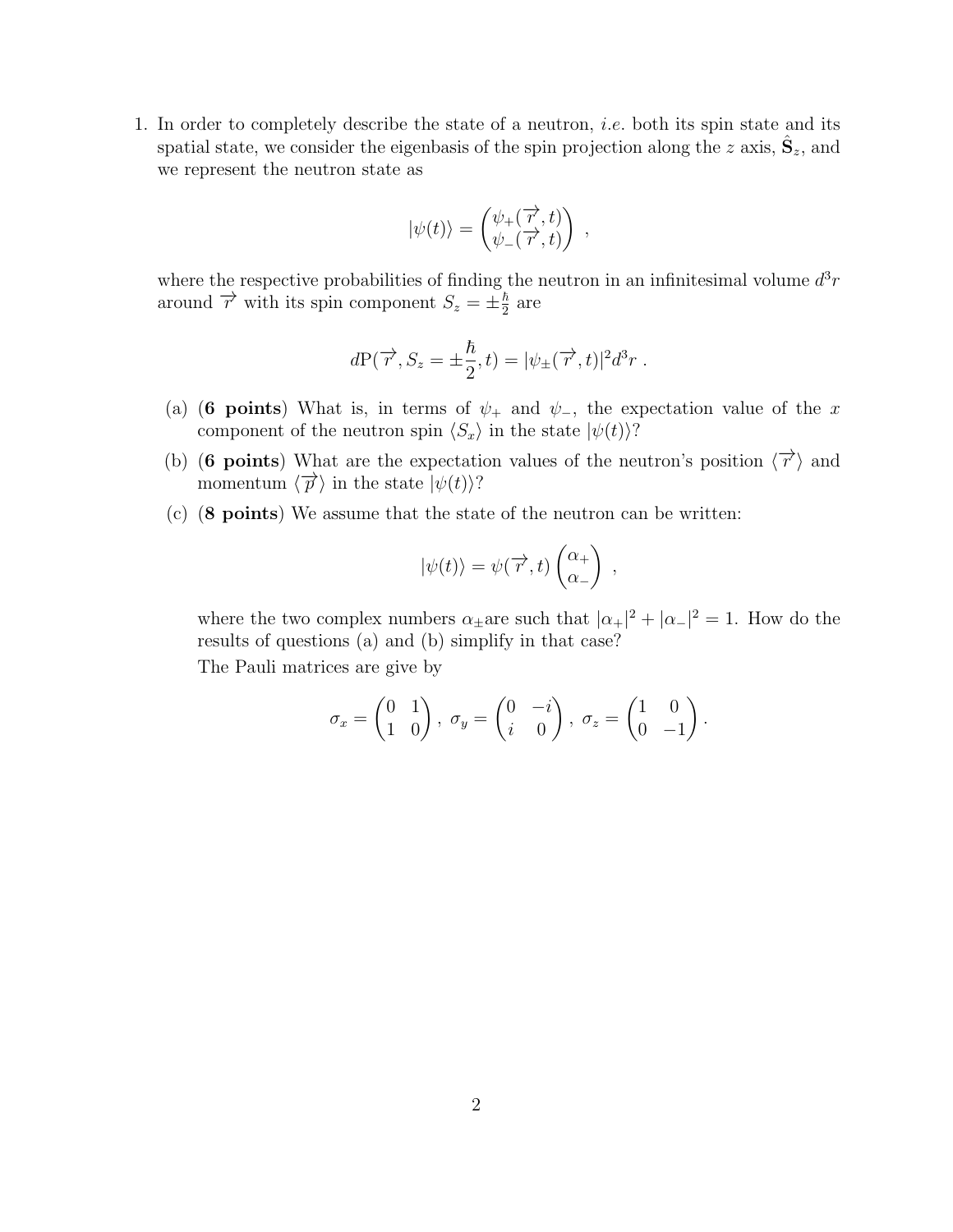2. The wave function of a nonrelativistic particle moving in 3 dimensions with mass  $m$  is given by

$$
\Psi(\vec{r},t) = \frac{1}{(\pi b^2)^{\frac{1}{4}}} \exp\left(-\frac{r^2}{2b^2} - i\frac{3\hbar}{2mb^2}t\right),\,
$$

where t is the time,  $\vec{r}$  is the position vector, and  $r = |\vec{r}|$ . Furthermore b is a real valued constant defined by

$$
b=\sqrt{\frac{\hbar}{m\omega}}.
$$

It has the dimension of a length, and  $\omega$  is a constant angular frequency.

- (a) (10 points) What is the energy eigenvalue of the particle?
- (b) (10 points) Determine the potential energy, and identify the dynamical system.

The Laplace operator in spherical coordinates is given by

$$
\Delta = \frac{1}{r^2} \frac{\partial}{\partial r} \left( r^2 \frac{\partial}{\partial r} \right) + \frac{1}{r^2 \sin \theta} \frac{\partial}{\partial \theta} \left( \sin \theta \frac{\partial}{\partial \theta} \right) + \frac{1}{r^2 \sin^2 \theta} \frac{\partial^2}{\partial \varphi^2}.
$$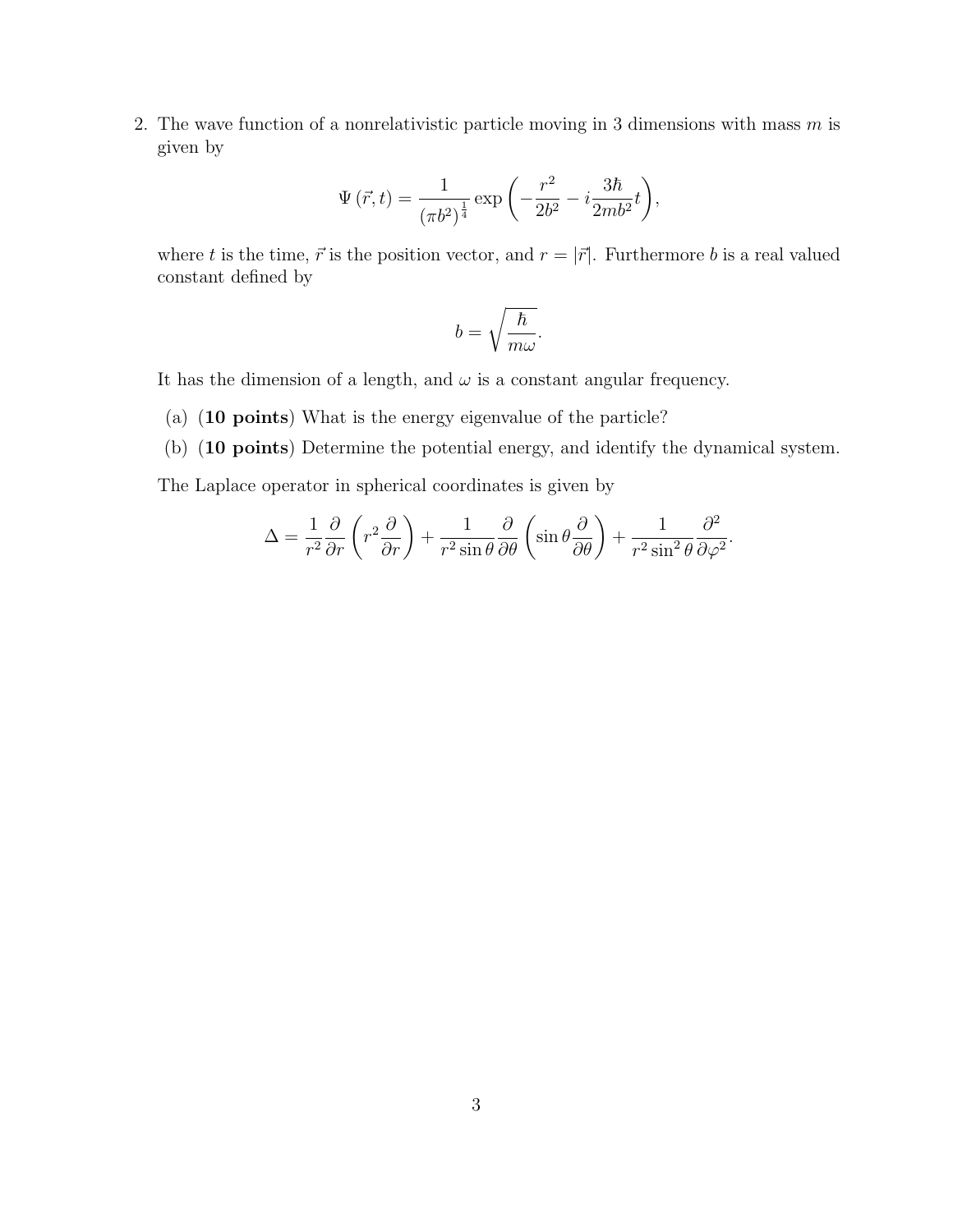3. Consider the system with two states defined by the Hamiltonian  $H = H_0 + \Delta H$ ,

$$
H_0 = E_0 \begin{pmatrix} 5 & -\sqrt{3} \\ -\sqrt{3} & 7 \end{pmatrix}, \qquad \Delta H = \delta E_0 \begin{pmatrix} 1 & 0 \\ 0 & -1 \end{pmatrix}, \tag{1}
$$

where  $0 < E_0$ , and  $0 < \delta \ll 1$  is a small parameter.

- (a) (5 points) We first consider the limit of  $\delta = 0$ . Find two eigenvalues of H and corresponding eigenstates in the form of column vector.
- (b) (5 points) Find the energy eigenvalues at the first order perturbation with respect to  $\delta \ll 1$ .
- (c) (5 points) Find the exact eigenvalues of  $H$ .
- (d) (5 points) Expand the exact eigenvalues with respect to  $\delta$  up to the first order and verify the results found in (b).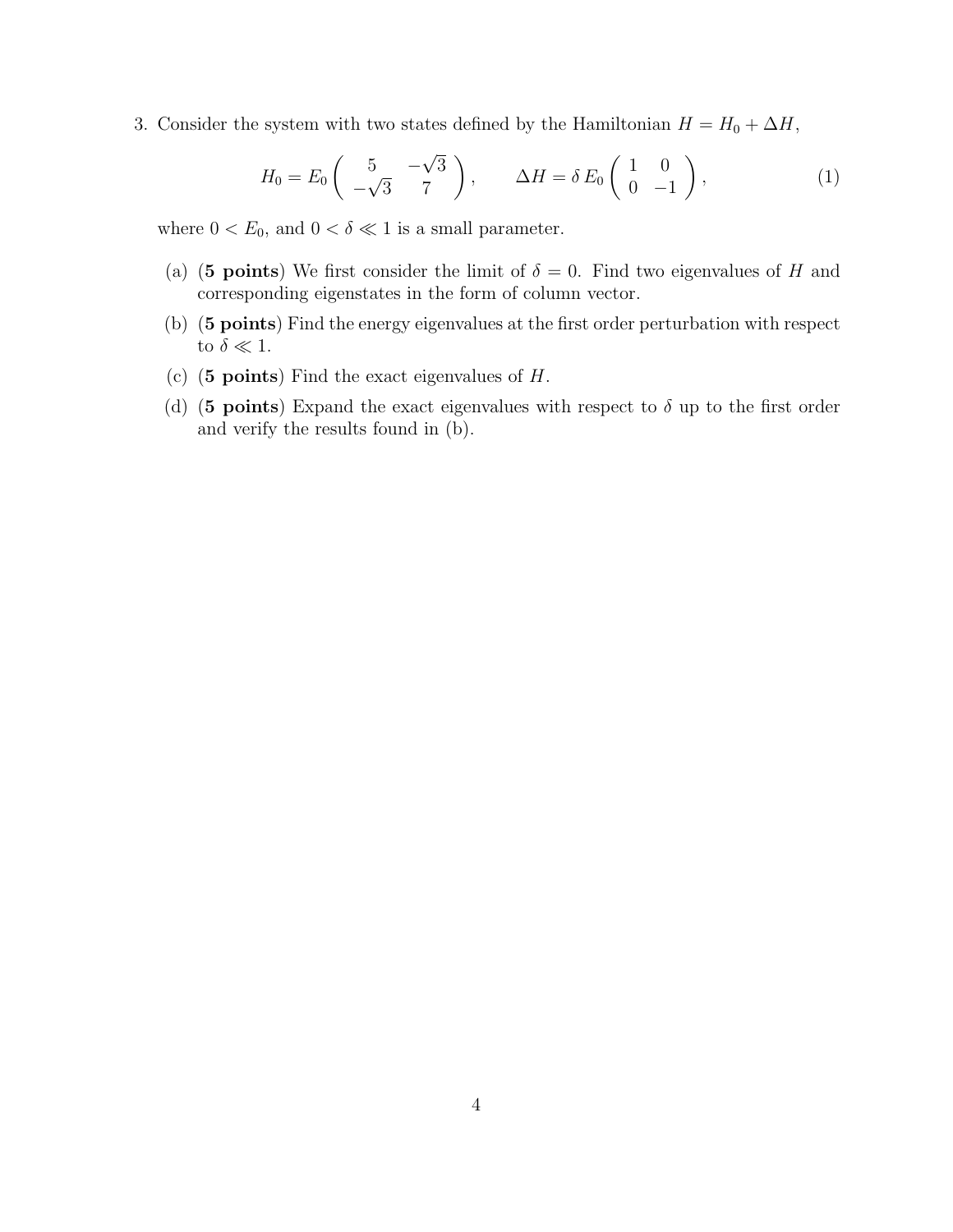4. In a 1-dimensional quantum mechanical system, the wave function of a particle with mass  $m$  obeys the Schrödinger equation,

$$
i\hbar \frac{\partial}{\partial t} \Psi(t, x) = H \Psi(t, x), \qquad (2)
$$

where the Hamiltonian of the system is given by

$$
H = -\frac{\hbar^2}{2m}\frac{\partial^2}{\partial x^2} + V(x) \tag{3}
$$

with a potential  $V(x)$ . We assume  $|\Psi(t,x)|, |\frac{\partial}{\partial t}\Psi(t,x)| \to 0$  for  $|x| \to \infty$ , faster than  $1/\sqrt{|x|}$ . Let us define  $X(t)$  as the expectation value of the position,  $X(t) = \langle x \rangle$ .

- (a) (10 points) Show  $\frac{d}{dt}X(t) = \frac{1}{m} \int dx \Psi^*(t, x) \left(-i\hbar \frac{\partial}{\partial x}\right) \Psi(t, x)$ .
- (b) (10 points) Show that  $X(t)$  obeys the equation, m  $\frac{d^2}{dt^2}X(t) = -\langle \frac{\partial}{\partial x}V(x) \rangle$ , which is a quantum mechanical analog to the Newton's equation of motion.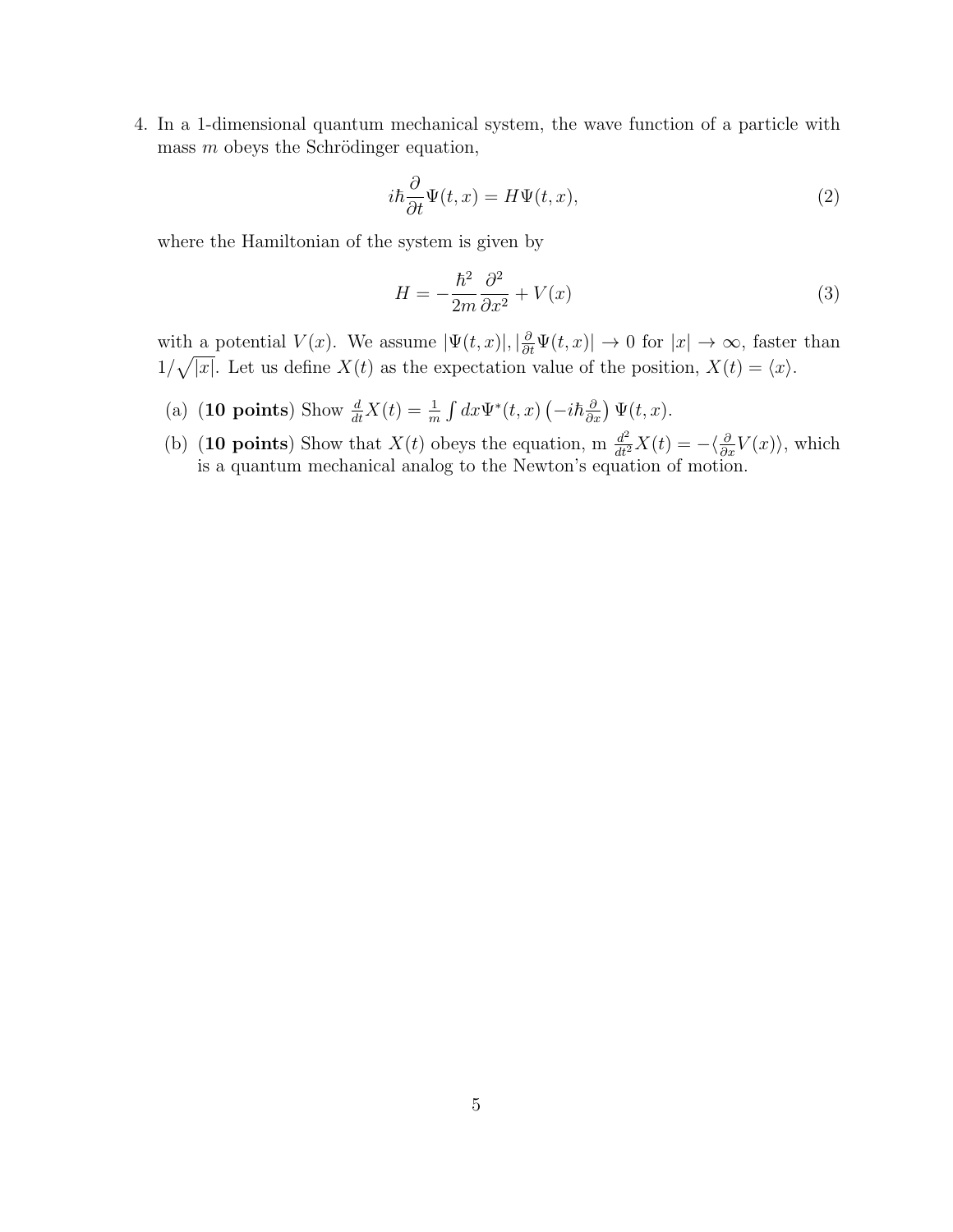5. If the x and z components of the angular momentum of a spin- $\frac{3}{2}$  particle are given by the matrices

$$
S_x = \frac{\hbar}{2} \begin{pmatrix} \sqrt{3} & \sqrt{3} \\ 2 & 2 \\ 0 & \sqrt{3} \end{pmatrix}, \qquad S_z = \frac{\hbar}{2} \begin{pmatrix} 3 & 0 & 0 \\ 0 & 1 & 0 \\ 0 & -3 & 0 \end{pmatrix}, \qquad (4)
$$

respectively,

- (a) (5 points) what is the y component of the angular momentum  $S_y$ ?
- (b) (**5 points**) Compute  $S_x^2 + S_y^2 + S_z^2$ .
- (c) (4 points) Say that  $S_z$  is measured to be  $\frac{\hbar}{2}$ . What is the state vector immediately after the measurement?
- (d) (6 points) What is the probability that  $S_x$  is  $\frac{\hbar}{2}$  immediately after the measurement?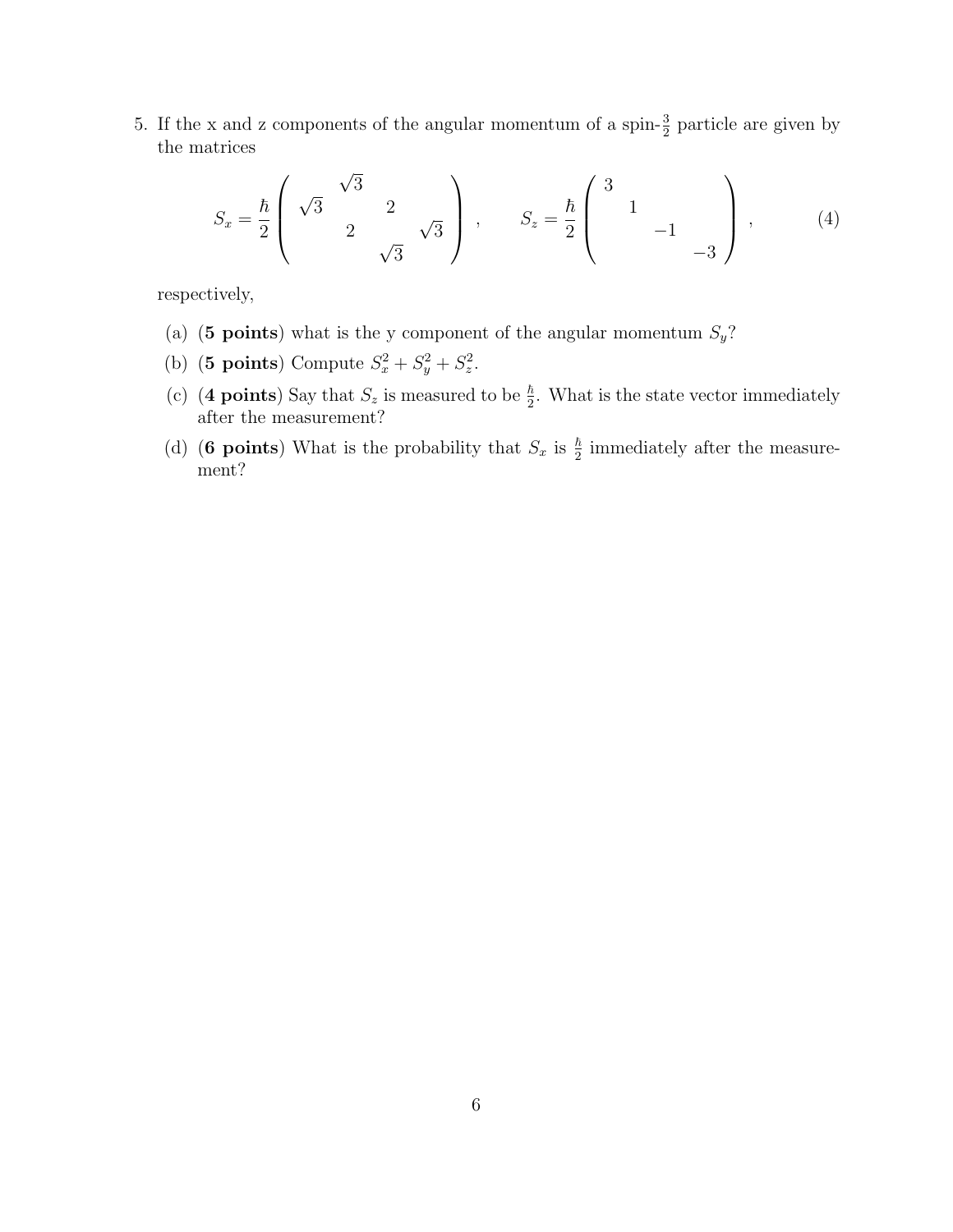- 6. Two identical bosons are in a one-dimensional infinite square well, where the potential is  $V(x) = 0$  for  $0 \le x \le a$ , and  $V(x) \to \infty$  elsewhere.
	- (a) (5 points) Write down the ground state wave function.
	- (b) (5 points) Write down the ground state wave function for two identical fermions in the same potential.
	- (c) (5 points) What is the ground state energy for three identical bosons in the potential?
	- (d) (5 points)What is the ground state energy for three identical fermions in the potential?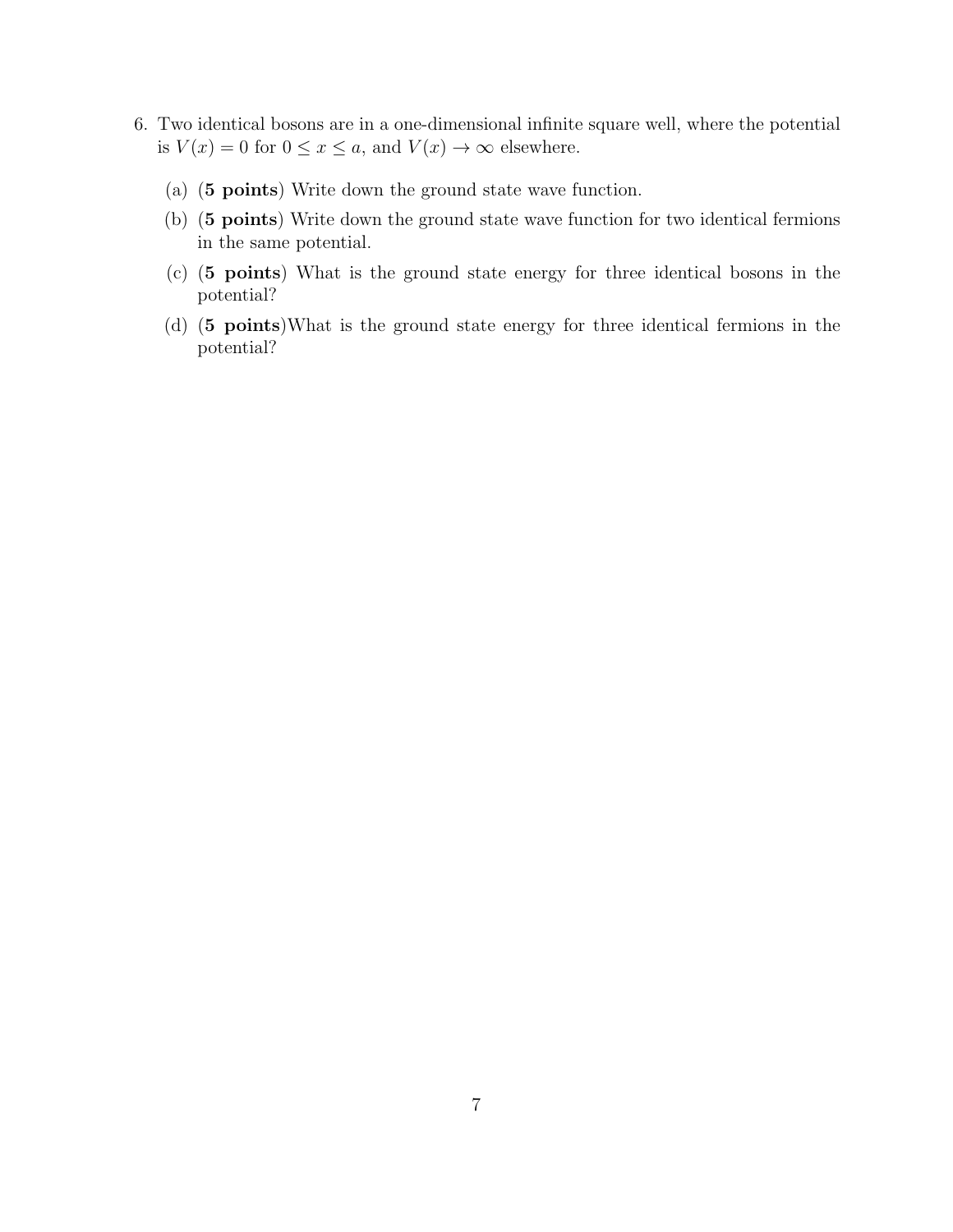## University of Alabama Department of Physics & Astronomy Graduate Qualifying Exam Part 4: Thermal Physics

17 August 2021, 3:00 pm - 4:30 pm

## General Instructions

- Do any 2 of the 3 questions. Indicate clearly which 2 questions that you wish to have graded. Each question is worth 20 points.
- 90 minutes are allocated for this exam.
- No reference materials are allowed.
- Do all your work in the corresponding answer booklet (no scratch paper is allowed).
- On the cover of each answer booklet put only your assigned number and the subject do not write your name.
- Turn in this question sheet with your answer booklet.
- No electronic devices are allowed. In particular, cell phones, smartphones and other handheld devices are explicitly prohibited.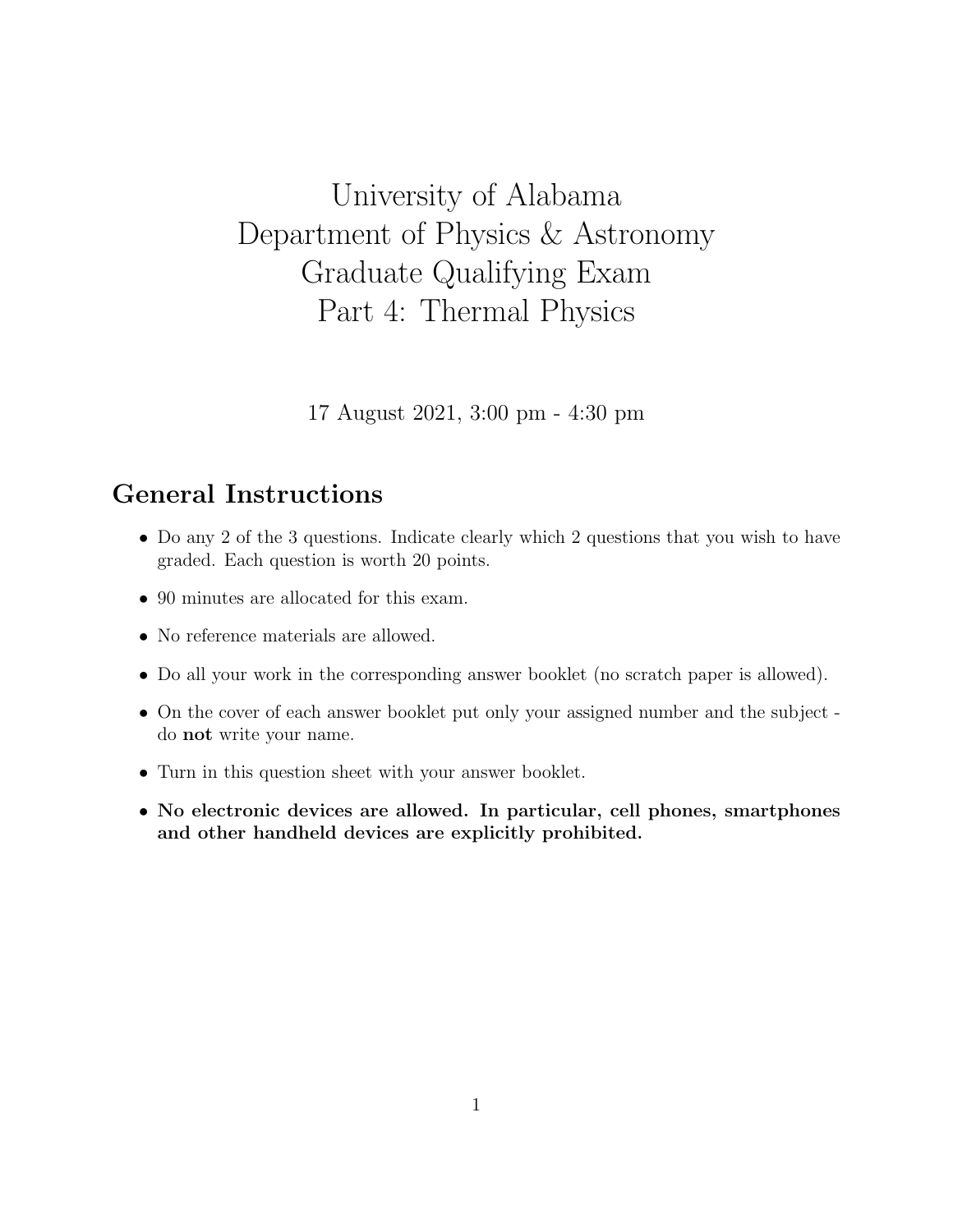1. In terms of the number of particles  $N$ , temperature  $T$ , volume  $V$ , the Free Energy of a van der Waals gas is given by:

$$
F = -Nk_BT - Nk_BT \ln \frac{n_Q(V - Nb)}{N} - \frac{aN^2}{V}
$$

where  $k_B$  is the Boltzmann constant, the parameters a and b are positive constants with appropriate dimensions, and the quantum concentration  $n_Q$  is equal to:

$$
n_Q = \left(\frac{mk_B T}{2\pi\hbar^2}\right)^{3/2}
$$

where  $m$  is the mass of one atom of the gas.

(a) (5 points) Show that the entropy of a van der Waals gas is given by:

$$
S = Nk_B \ln \frac{n_Q(V - Nb)}{N} + \frac{5}{2} Nk_B
$$

- (b) (5 points) Derive the expression for the energy of a van der Waals gas in terms of  $T, N, V$  and other parameters, and comment briefly on how this compares with the result for a monatomic ideal gas.
- (c) (5 points) Derive the expression for the pressure of a van der Waals gas in terms of  $T, N, V$  and other parameters.
- (d) (5 points) For temperatures below some critical temperature  $T_C$ , the P-V curve for a van der Waals gas along an isotherm has both a local minimum and local maximum. At  $T_c$ , however, these disappear and instead the P-V curve has a single point of inflection (that is, neither a maximum nor minimum). Show that this critical temperature  $T_C$  and the location in the P-V plane of the inflection point  $(P_C, V_C)$  are given by:

$$
T_C = \frac{8}{27} \frac{a}{k_B b},
$$

$$
P_C = \frac{1}{27} \frac{a}{b^2},
$$

$$
V_C = 3Nb.
$$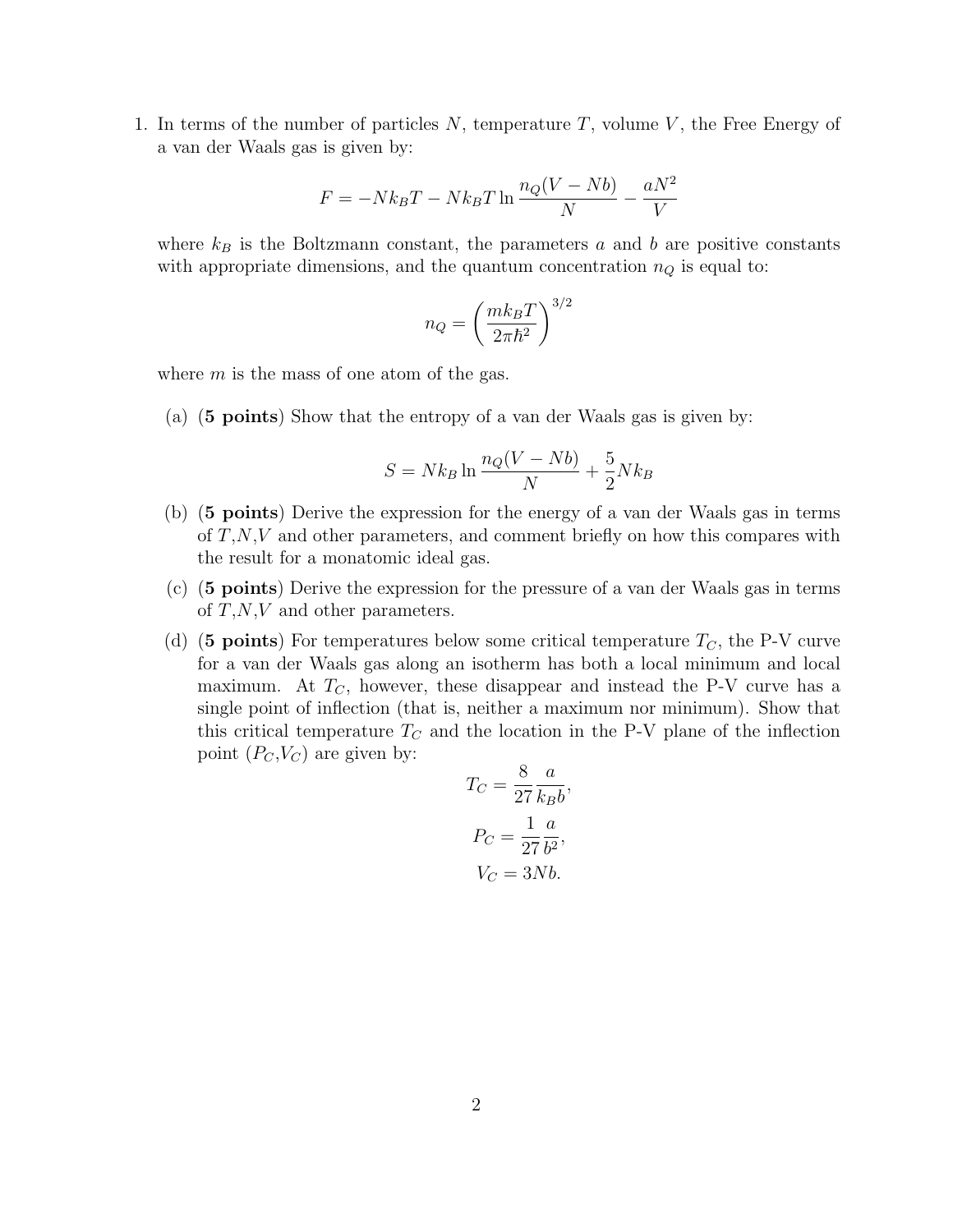- 2. Say that a certain spin-one nucleus has two possible energy levels  $\epsilon_0$  and 0. States with  $S_z = \pm \hbar$  have energy  $\epsilon_0$ , while the  $S_z = 0$  state has zero energy. If the nucleus is in thermal contact with a heat bath having temperature  $T$ ,
	- (a) (7 points) what is the probability that the nucleus is in the  $S_z = \hbar$  state? Take the limit of the result when  $T\rightarrow 0$  and  $T\rightarrow \infty$
	- (b) (7 points) Compute the mean energy and heat capacity for such nuclei in the heat bath, and again take the  $T \to 0$  and  $T \to \infty$  limits.
	- (c) (6 points) Compute the mean value of  $S_z$  for such nuclei in the heat bath.